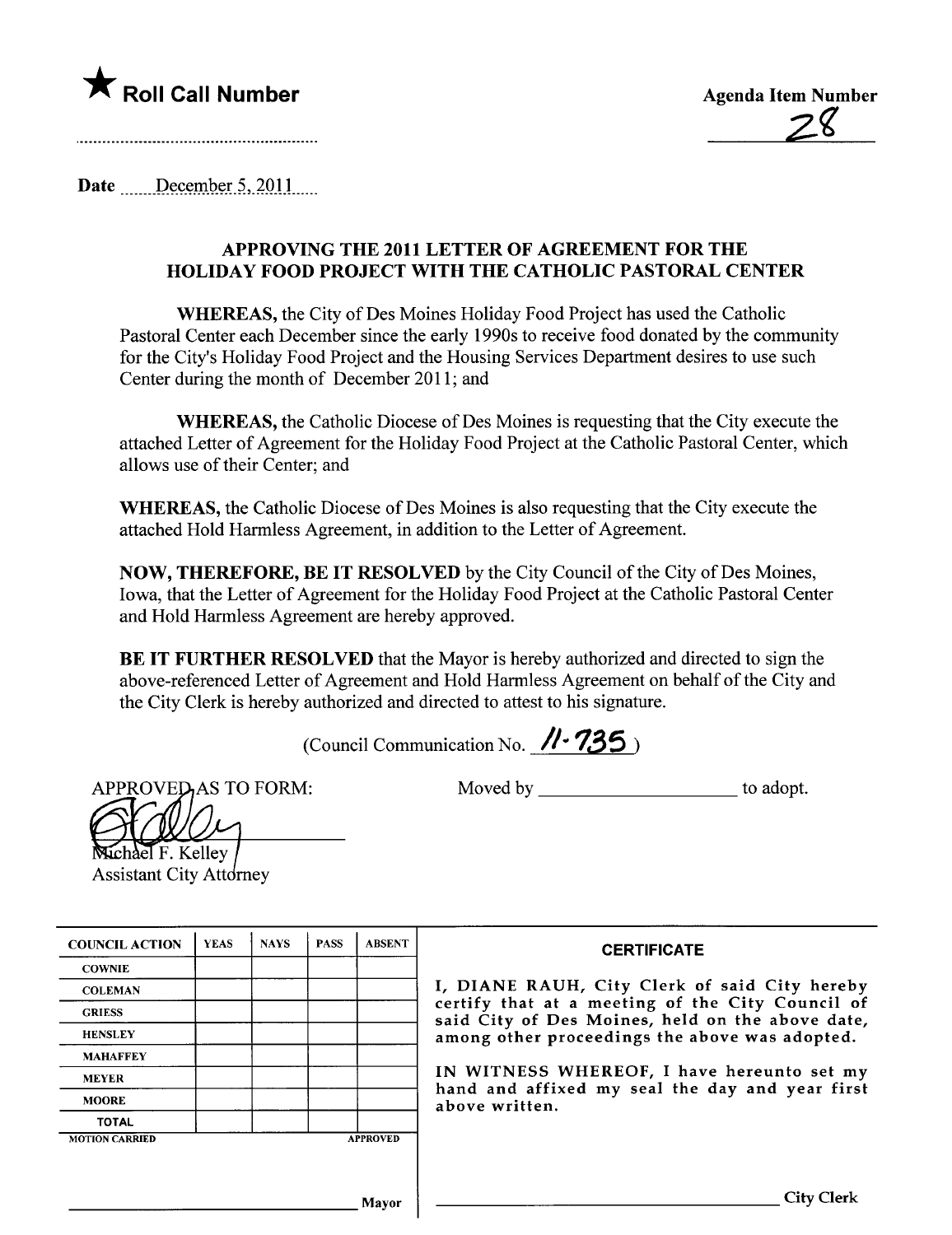

The celebration symbol of the cross surrounded by fields and furrowed soil was created for the papal visit in 1979.

## November 18, 2011

**City of Des Moines Community Services Division** 602 Robert D. Ray Drive Des Moines, IA 50309 Att. Marci Rafdal

Re: Letter of Agreement for Holiday Food Project at the Catholic Pastoral Center

Dear Marci:

This is a letter of agreement for the City of Des Moines and the Catholic Diocese of Des Moines concerning the Holiday Food Project (HFP) to be held at the Catholic Pastoral Center (CPC) during the month of December. The purpose of the City of Des Moines Holiday Food Project is to gather and distribute food to the needy during the holiday season.

By signing this letter you agree to the following:

- The City of Des Moines will provide proof of its self insurance  $\mathbf{1}$ . coverage in the form of a letter describing its self insurance coverage and retention to the Catholic Diocese of Des Moines. The City of Des Moines will also provide a Hold Harmless Agreement in a form similar to the one attached to this letter of agreement.
- The City of Des Moines will provide its own labor for the HFP.  $2.$
- The Diocese will provide rent free the first floor meeting space of the  $3<sub>1</sub>$ Catholic Pastoral Center for the HFP. The basement of the CPC is not open to use for the HFP.
- The dates reserved for use of the First Floor of the CPC are 4. 12/5/2011 to 12/21/2011.
- 5. Access to the CPC will ordinarily be limited to the normal operating hours of 8:30 a.m. and 4:30 p.m. Additional access for evening work will be permitted with the understanding that CPC entrances will remain secure at all times. Consideration will also be given to use of the CPC for distribution of food on one Saturday. Keys will not be made available to HFP staff or volunteers.
- HFP staff will supply and use their own carts, two-wheel hand-trucks, 6. and office supplies. Three tables and up to fifteen chairs will be provided by the CPC,<br>phone (515) 243-7653 • Fax (515) 237-5070 601 Grand Avenue, Des Moines, IA 50309 • www.dmdiocese.org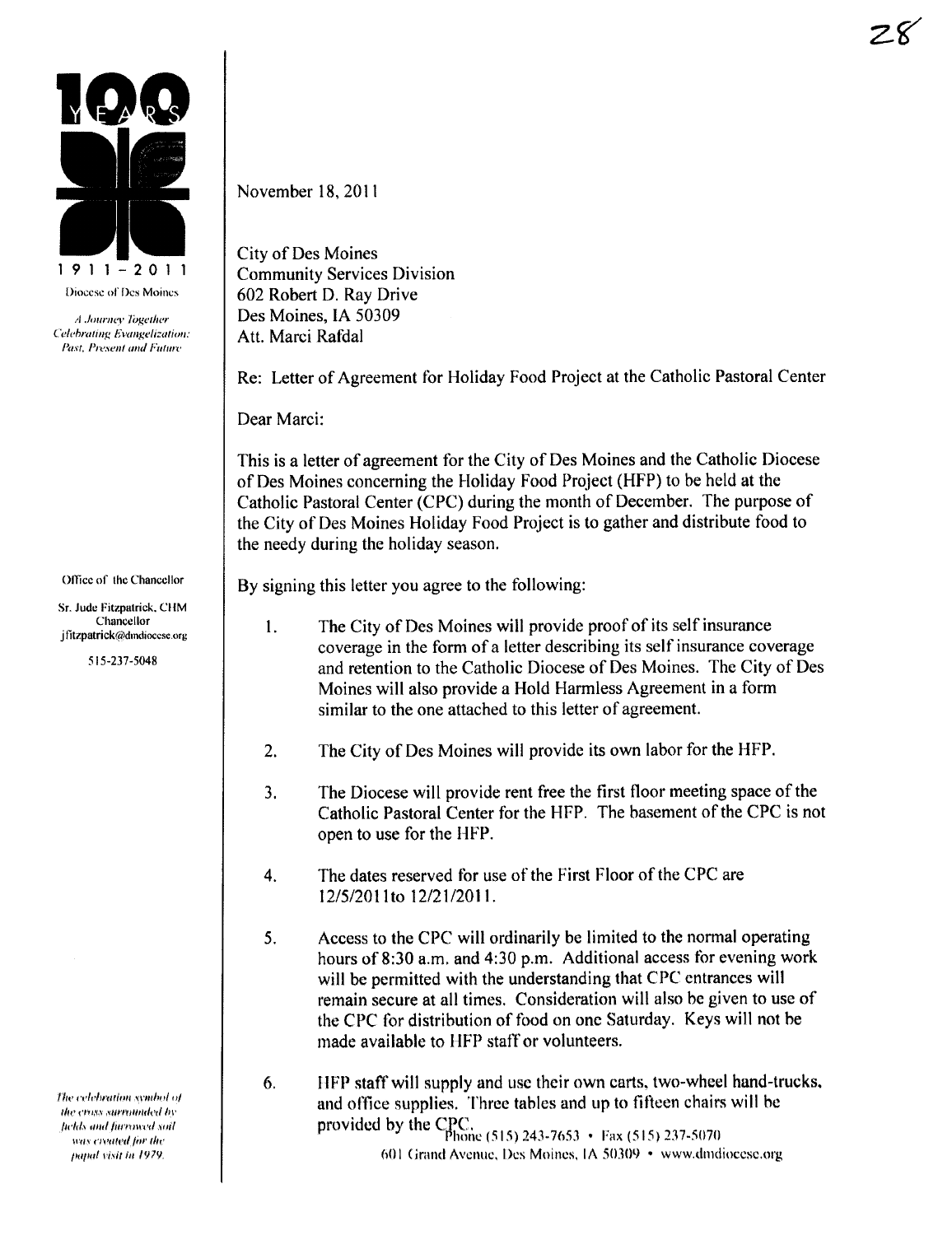- 7, Disposal of trash generated by the HFP will be the responsibility of HFP staff/volunteers. CPC staff will provide one garbage bin for the disposal of that trash.
- 8. Vehicles used for loading and unloading are to be parked in the street or alley. If the alley is used, we request that vehicles not park on the steel grate adjacent to the alley. Meters will be bagged on only one side of Sixth Avenue. Vehicles are prohibited from parking, loading and unloading on the CPC property.
- 9. Use of the CPC parking lot across Sixth Avenue and driveway adjacent to the building is prohibited except for the Saturday when food is distributed.
- 10. Curtains will be closed at the end of the day by HFP staff, reducing the view of curiosity seekers, etc. in the evening.
- 11. The carpet on the first floor will be vacuumed and the hard floors swept and mopped by HFP staff/volunteers. Any large messes generated by the event shall also be cleaned by HFP staff/volunteers.
- 12. During and at the end of the HFP, CPC and HFP staff will discuss how the operation is going. If needed they will propose any changes to the following year's letter of agreement. The letter of agreement may be renewed each year with signatures of both parties.

4. je i Lészpestreck Sr. Jude Fitzpatrick 11-18-11 Date

City Official <u>Date</u>